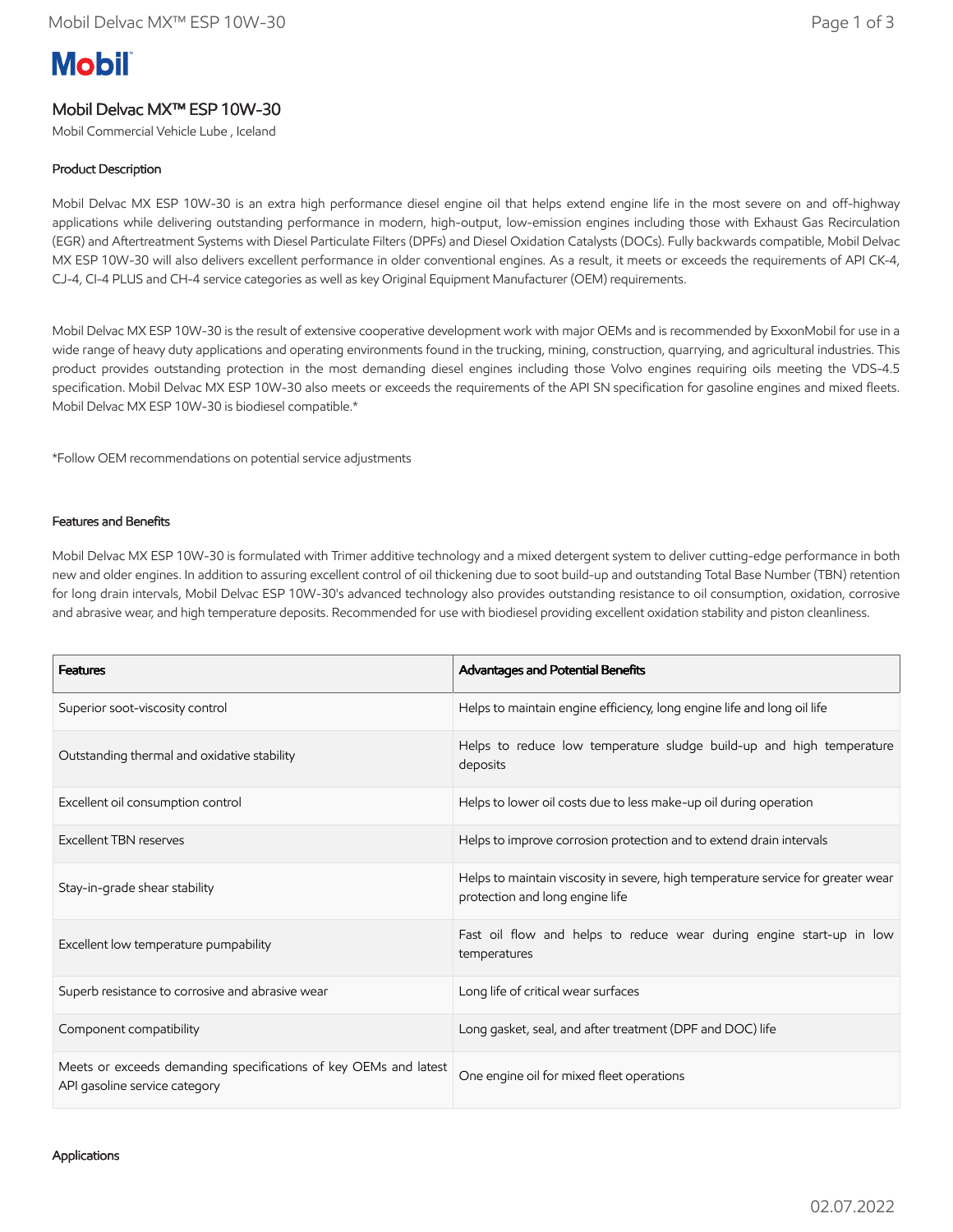## Mobil Delvac MX™ ESP 10W-30 Page 2 of 3

Recommended by ExxonMobil for use in:

 • The latest low-emissions, high performance diesel applications equipped with aftertreatment systems using Diesel Particulate Filter (DPF) and Diesel Oxidation Catalyst (DOC) technologies.

 • High-performance diesel applications including turbo-charged designs featuring EGR Technology and diesel applications using older, naturally aspirated conventional designs.

- On-highway heavy-duty trucking and off-highway including: construction, mining, quarrying, and agriculture.
- On-highway applications operating in both high speed/high load and short haul pick-up/delivery.
- Off-highway applications operating in severe low speed/heavy load conditions.
- High performance gasoline engines and mixed fleet operations.
- Diesel-powered equipment from American, European and Japanese OEMs

## Specifications and Approvals

#### This product has the following builder approvals:

Detroit Detroit Fluids Specification 93K222

Detroit Fluids Specification 93K218

MACK EOS-4.5

MAN M 3575

RENAULT TRUCKS RLD-3

VOLVO VDS-4.5

| This product is recommended for use in applications requiring: |
|----------------------------------------------------------------|
| API CG-4                                                       |
| API CF                                                         |

| This product meets or exceeds the requirements of the following industry and builder specifications: |  |
|------------------------------------------------------------------------------------------------------|--|
| API CK-4                                                                                             |  |
| APICJ-4                                                                                              |  |
| API CI-4 PLUS                                                                                        |  |
| API CI-4                                                                                             |  |
| API CH-4                                                                                             |  |
| <b>APISN</b>                                                                                         |  |
| API SM                                                                                               |  |
| <b>CATERPILLAR ECF-3</b>                                                                             |  |
| Cummins CES 20086                                                                                    |  |
| ISUZU DEO (w/ DPD Equipped Vehicles)                                                                 |  |